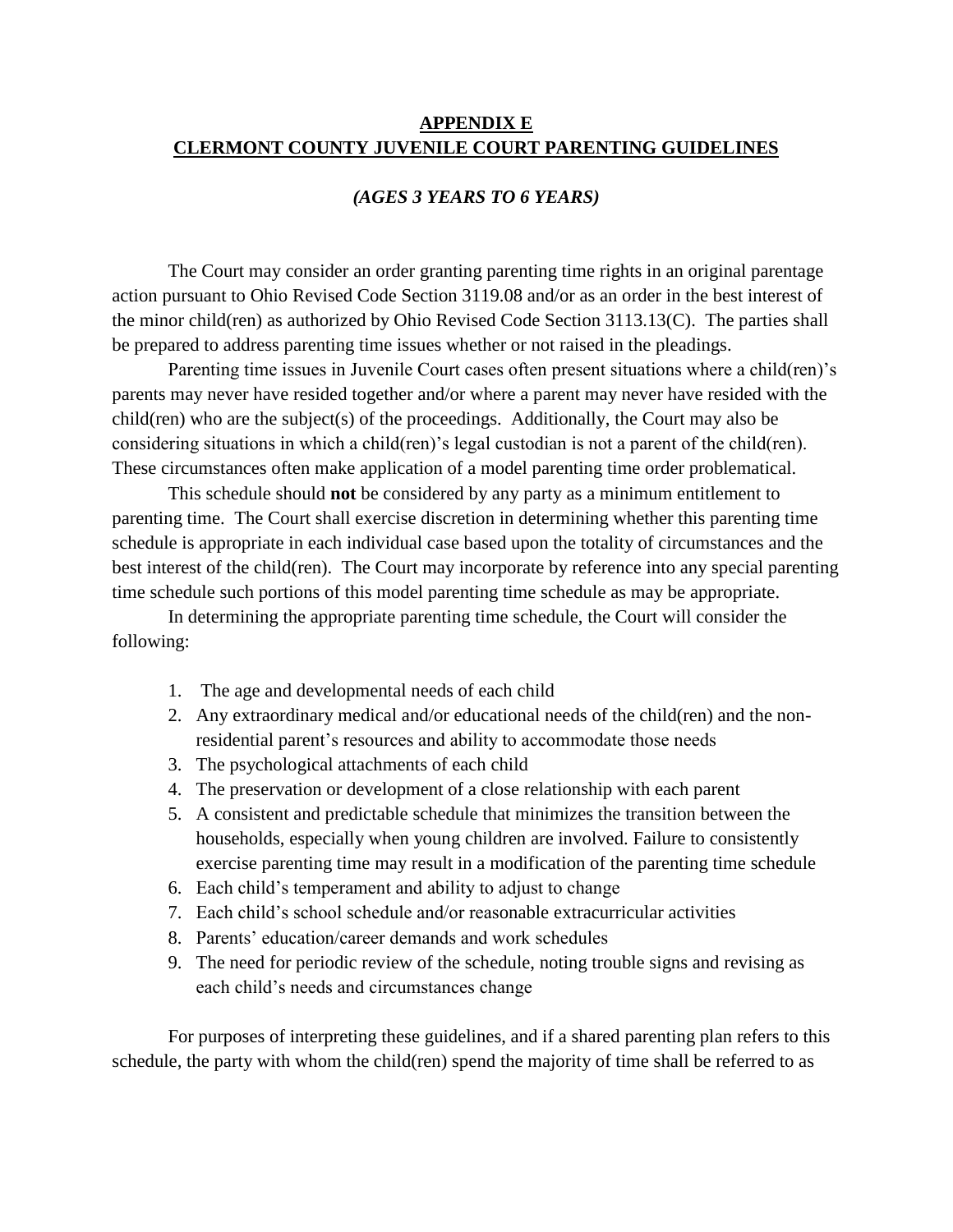the residential parent and the other parent as the non-residential parent, provided that the shared parenting plan does not contain any provisions to the contrary.

The best parenting time schedule is your own plan, entered into by mutual agreement and cooperation.

However, if you cannot agree, the Court has designed this plan to ensure that your child(ren) will have frequent and consistent contact with both parents.

## A. **STANDARD PARENTING TIME SCHEDULE:**

- (1.) Unless otherwise agreed between the parties, the non-residential parent shall be entitled to parenting time on alternating weekends from Friday at 6:00 P.M. until Sunday at 6:00 P.M.
- (2.) The non-residential parent shall be entitled to two (2) hours of parenting time every week. Unless otherwise agreed between the parents, the non-residential parent shall be entitled to parenting time every Wednesday from 5:00 P.M. until 7:00 P.M.
- (3.)In the event that the non-residential parent has never lived in the same home as the child(ren) and has had no previous parenting time with the child(ren), either pursuant to court order or at the discretion of the residential parent, then he/she shall exercise six (6) visits with the child(ren) in the home of and under the supervision of the residential parent or a suitable adult of his/her choosing. The supervisor shall be the only person present during the parenting time. Said visits shall take place within a period of 45 days, and shall be no more than two (2) hours in duration. Unless otherwise agreed between the parties the parenting time shall take place in accordance with the following schedule: Tuesday and Thursday from 5:30 P.M. until 7:30 P.M.; and Sunday from 2:00 P.M. until 4:00 P.M. The non-residential parent shall bring no other person(s) to the parenting time unless otherwise agreed between the parties.
- (4.)Upon the completion of said visits, he/she shall be entitled to parenting time in accordance with Paragraphs (1) and (2) set forth above.

# B. **HOLIDAY PARENTING TIME:**

Unless otherwise agreed between the parties, the parents shall exercise holiday parenting time in accordance with the attached Appendix "A".

### C. **EXTENDED PARENTING TIME:**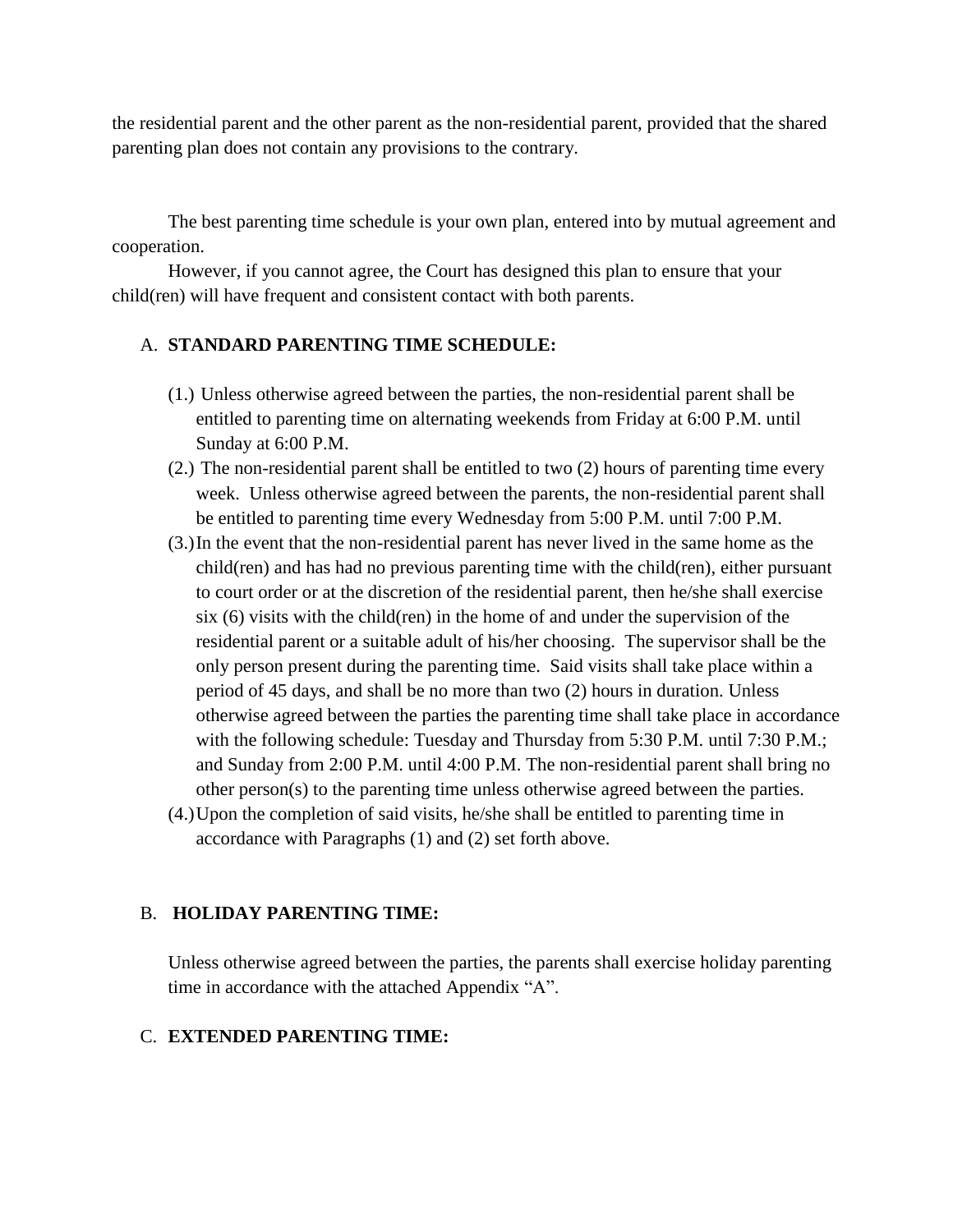Each parent shall be entitled to twenty-one (21) calendar days of extended parenting time each year, to be exercised in increments of a minimum of two (2) days and a maximum of seven (7) days. This time may be exercised during the summer, the child(ren)'s spring break from school (every other year per parent), or at any other appropriate time during the year. This time may also be exercised during the child(ren)'s Christmas school break (every other year per parent), but unless otherwise agreed between the parents, the extended time shall not commence prior to December 26 nor extend past December 31. Each parent shall provide the other parent with his/her vacation destination, method of travel, time of arrival and departure, and the telephone number where the child(ren) can be reached if the extended time is to be exercised other than at the other parent's home. Said information shall be provided no later than fourteen (14) days prior to the commencement of the vacation.

A parent is not required to travel out of town or use vacation time from his/her employment in order to exercise extended parenting time pursuant to this provision.

 The parent seeking to exercise extended time shall notify the other parent in writing or email of the dates desired for the extended time, and shall do so no later than thirty (30) days prior to the commencement of the time requested. In the event of a scheduling conflict between the parents, the parent who first gave written or email notice to the other parent shall prevail.

Extended parenting time shall not be exercised by either parent if it would interfere with the child(ren)'s attendance at school, unless otherwise agreed in writing by the parents.

### D. **RULES REGARDING PARENTING TIME:**

- **1. Conflicting Schedules:** In the event of any conflict between parenting time schedules, the following is the order of precedence:
	- a. Holidays
	- b. Extended parenting time
	- c. Weekends and weekdays
- **2. Illness:** Parenting time shall be provided to the non-residential parent even if the child is ill, unless the child is hospitalized or a physician has recommended in writing that the child not be removed from the residential parent's home, in which event the residential parent shall notify the non-residential parent no later than 24 hours after the hospitalization or the physician's recommendation. Any weekend parenting time that is missed pursuant to this provision shall be made up the weekend following the child's release from hospitalization or the expiration of the physician's recommendation.
- **3. Telephone/FaceTime/Skype contact:** Both parents are entitled to reasonable telephone/FaceTime/Skype contact with the child(ren), not to exceed once per day between the hours of 10:00 A.M. and 8:00 P.M. If the child(ren) is not available at the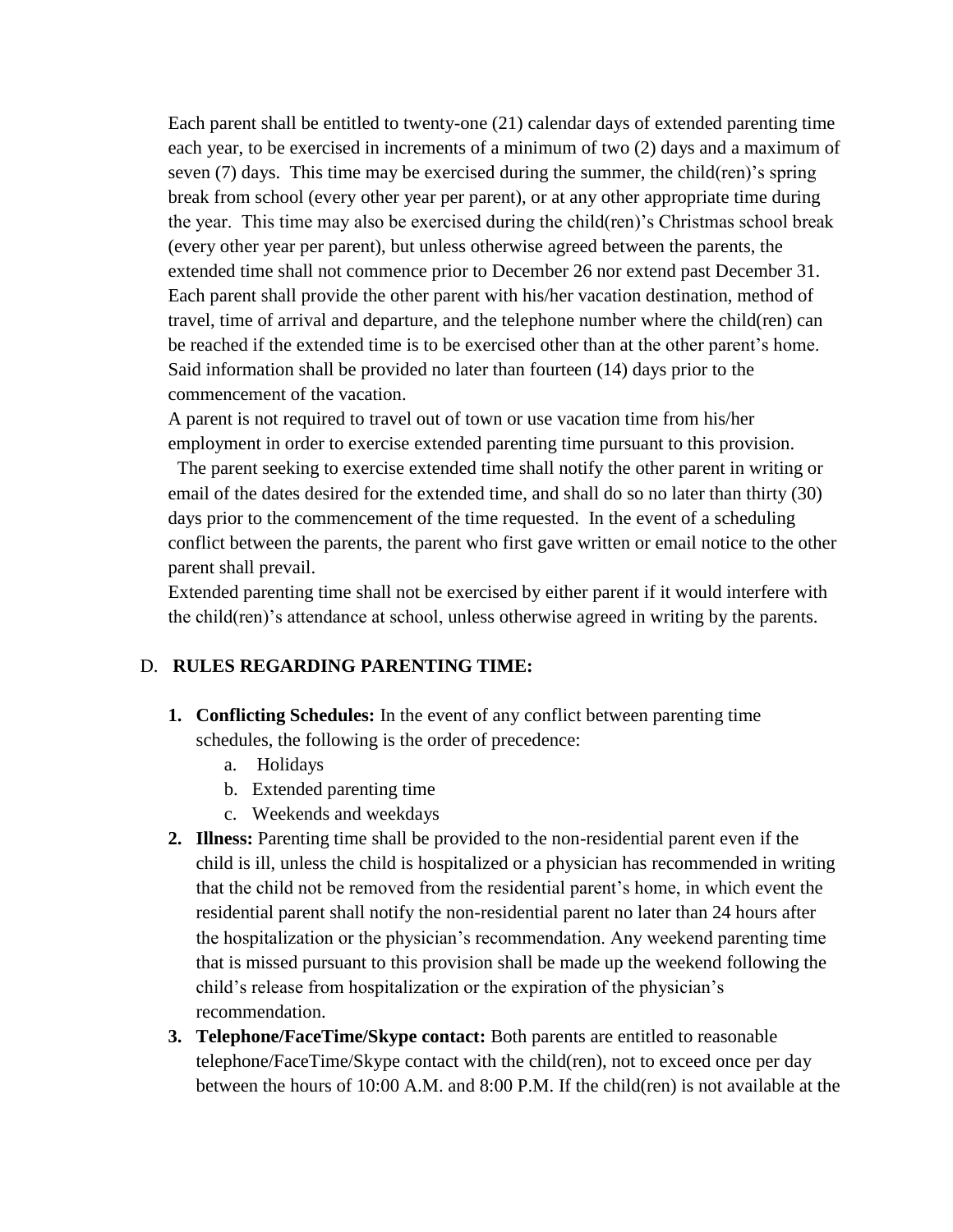time of the call, the other parent shall make all reasonable efforts to have the child return the call. Each parent shall encourage free communication between the child(ren) and the other parent, and shall not do anything, by way of act or omission, to impede or restrict reasonable communication between the child(ren) and the other parent, whether said communication is initiated by the child(ren) or the other parent.

- **4. Cooperation:** Each parent shall refrain from criticizing the other parent, or arguing with the other parent, in the presence of the child(ren). Each parent shall refrain from discussing the court proceedings with, or in the presence of, the child(ren).
- **5. Exchange of Address, Email, and Phone Numbers:** Unless otherwise ordered by the Court, each parent shall keep the other parent informed of his/her current address, email, and telephone number and a telephone number where the child(ren) may be reached. Any changes in any of the foregoing shall be provided to the other parent no later than 24 hours after such changes.
- **6. Transportation:** In the event that the parents are unable to reach an agreement regarding transportation, the parent receiving the child(ren) shall be responsible for transportation. For example, the non-residential parent shall be responsible for transportation when he/she picks up the child at the commencement of his/her parenting time; the residential parent shall be responsible for picking up the child(ren) at the end of the parenting time.
- **7. Grace Period:** The parent responsible for transportation at the beginning or the end of the parenting time shall have a grace period of fifteen (15) minutes if the parties live within thirty (30) miles of each other. If the one-way distance to be traveled is more than thirty (30) miles then the grace period shall be thirty (30) minutes. In the event that the non-residential parent exceeds the grace period at the commencement of his/her parenting time, that period of parenting time shall be forfeited unless prior notification and arrangements have been made between the parents. Another exception to the forfeiture provision is where the non-residential parent suffers an unavoidable vehicle breakdown or other delay en route and he/she promptly notifies the residential parent by telephone of the delay. Repeated violations by either parent without just cause shall be grounds for granting a modification of the parenting time schedule.
- **8. Make up time:** Make up time shall be provided to the non-residential parent if the child(ren) or the residential parent is not available at the commencement of the scheduled parenting time, or if the residential parent denies the scheduled parenting time without just cause. All make up days shall be rescheduled and exercised within thirty (30) days of the date of the denial of said parenting time.
- **9. Clothing and Supplies for Child(ren):** The residential parent shall send with the child(ren) sufficient clothing and outerwear appropriate for the season as well as for any known, planned activities. For the weekend, this shall consist of a minimum of a coat and shoes appropriate for the weather, two (2) extra sets of play clothes, one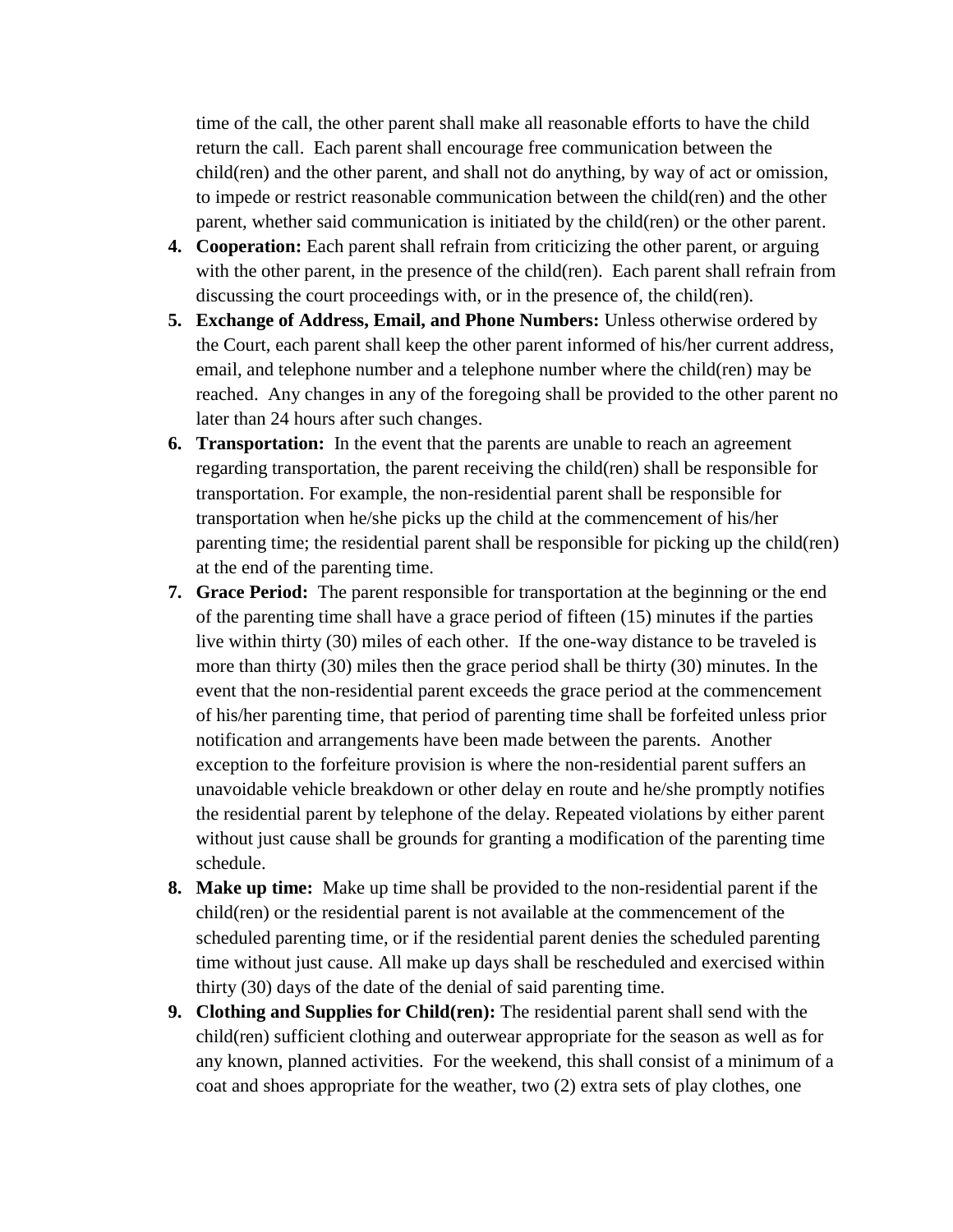dress outfit, three (3) sets of underwear, in addition to the clothes the child(ren) is wearing at the commencement of the weekend parenting time. The non-residential parent shall return all items that are sent with the child(ren) at the end of his or her parenting time, including clothing, shoes, toys, books, and electronic devices and accessories..

- **10. Notification of Medical Issues:** Each parent shall notify the other parent immediately (defined as no later than 1 hour after the event or discovery of the issue) of any medical emergency or significant medical issue or event that necessitates professional medical care. The parent shall first attempt to contact the other parent by phone; if unable to reach the other parent, he/she shall send a text message.
- **11. Medications:** The residential parent shall send with the child(ren) any and all prescription and over-the-counter medications currently being administered to the child(ren), and shall provide to the non-residential parent the necessary information concerning the frequency and dosage. The non-residential parent shall return all unused medications at the end of his/her parenting time.
- **12. Child(ren)'s Activities:** Scheduled periods of parenting time shall not be delayed or denied because a child has other activities (with friends, work, school, sports, extracurricular activities). It is the responsibility of the parents to discuss such activities of the child(ren) in advance, including time and dates of said activities, the transportation needs of the child(ren), so that the child(ren) is not deprived of such activities. Each parent shall provide the other parent with copies of any written materials (e.g. activity schedule, maps and directions, instructions) that have been distributed in connection with the child(ren)'s activities. The parent who has the child(ren) during the time of scheduled activities is responsible for transportation, attendance and other arrangements. Both parents are encouraged to attend all of their child(ren)'s activities that are traditionally attended by parents.
- **13. Relocation Notice:** Pursuant to Ohio Revised Code Section 3109.051(G), the parents are notified as follows: If the residential parent intends to move to a residence other than the last residence of court record, he/she shall file a notice of intent to relocate with the Court. Except as provided in Ohio Revised Code Section 3109.051(G)(2), (3), and (4), a copy of such notice shall be mailed by the Court to the non-residential parent. On receipt of the notice, the Court, on its own motion or on a motion filed by the non-residential parent, may schedule a hearing with notice to both parents, to determine whether it is in the best interest of the child(ren) to revise the parenting time schedule for the child(ren).
- **14. Records Access Notice:** Pursuant to Ohio Revised Code Section 3109.051(H) and  $3319.321(B)(5)(a)$ , the parents are notified as follows: Except as specifically modified or otherwise limited by court order, and subject to Ohio Revised Code Section 2301.35(G)(2) and 3319.321(F), the non-residential parent is entitled to access under the same terms and conditions as the residential parent to any record that